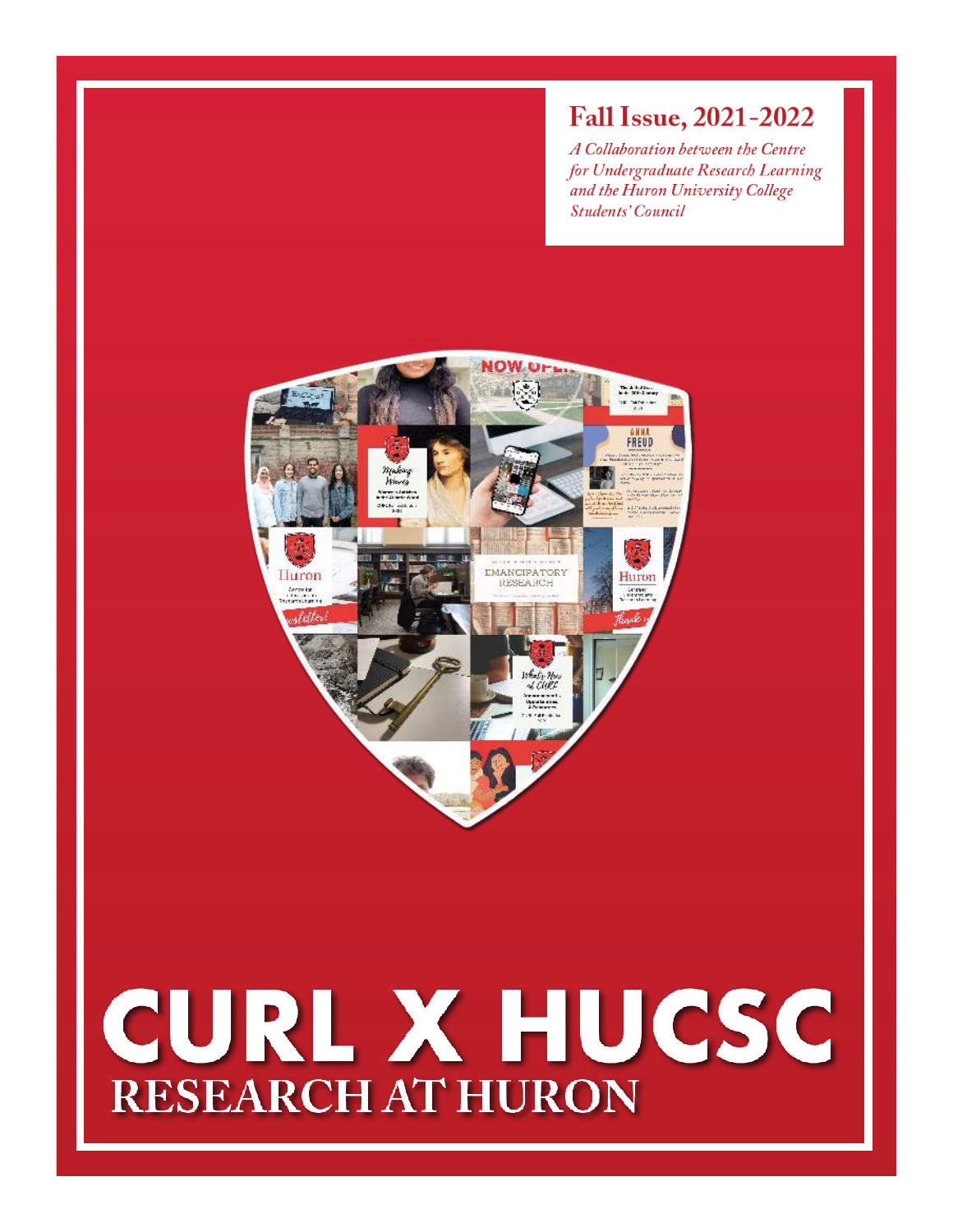

The Centre for Undergraduate Research Learning aims **"** to transform undergraduate learning through experiential learning opportunities that support students in research, academia, and their future careers. **"**

This is the first ever issue of Huron's new research newsletter, created by the Centre for Undergraduate Research Learning (CURL), in collaboration with the Huron University College Students' Council (HUCSC). The newsletter will highlight the many ways in which the research experience here at Huron is unique from that of other schools. Two issues will be published a year, one per semester following each CURL Conference.

#### **Benefits and Barriers to Conducting Research for a CURL Fellowship Entirely Online**

By Ethan Coleman

Over the summer, I participated in a CURL fellowship online. It was only my last meeting that was in-person; the rest of my CURL experience was conducted solely over a computer screen.

Since my mentor and I were able to meet face-to-face over Zoom, the fellowship still felt like the personal, one-on-one experience it was supposed to be. Maintaining face-to-face discussions ensured the fellowship felt more personal, especially since I approached a professor that I knew from one of my classes to be my mentor—one of the few faculty I knew beyond their smiling picture on Huron's website. Meeting online, I was fortunate that I had a reliable connection, so I did not have major connectivity issues or other disruptions. There were only minor amusements with faces frozen midspeech or dogs barking.

Where I felt restriction from being online was when I tried to access some sources. I compared three different English translations of both L'Assommoir and Au Bonheur des Dames, requiring six specific translations from the 1880s and 1890s. This comparison allowed me to determine if the publisher Vizetelly's translations were justifiably censored for obscenity compared to those by

his contemporaries. Resources like the Internet Archive and Project Gutenberg were incredibly useful, but some of the translations I sought were mislabelled. Despite this, I had plenty of material to work with: I designed the project with the understanding that it would be conducted entirely online and that I would encounter minor setbacks from accessing digital sources.

From my experience this past summer, being online worked well—I was lucky enough to be able to successfully adapt my project to an online environment. It made me consider how changing circumstances in which research must be carried out can impact what methods are viable and by extension what research can be effectively studied.



Photo by Glenn Carstens-Peters via Unsplash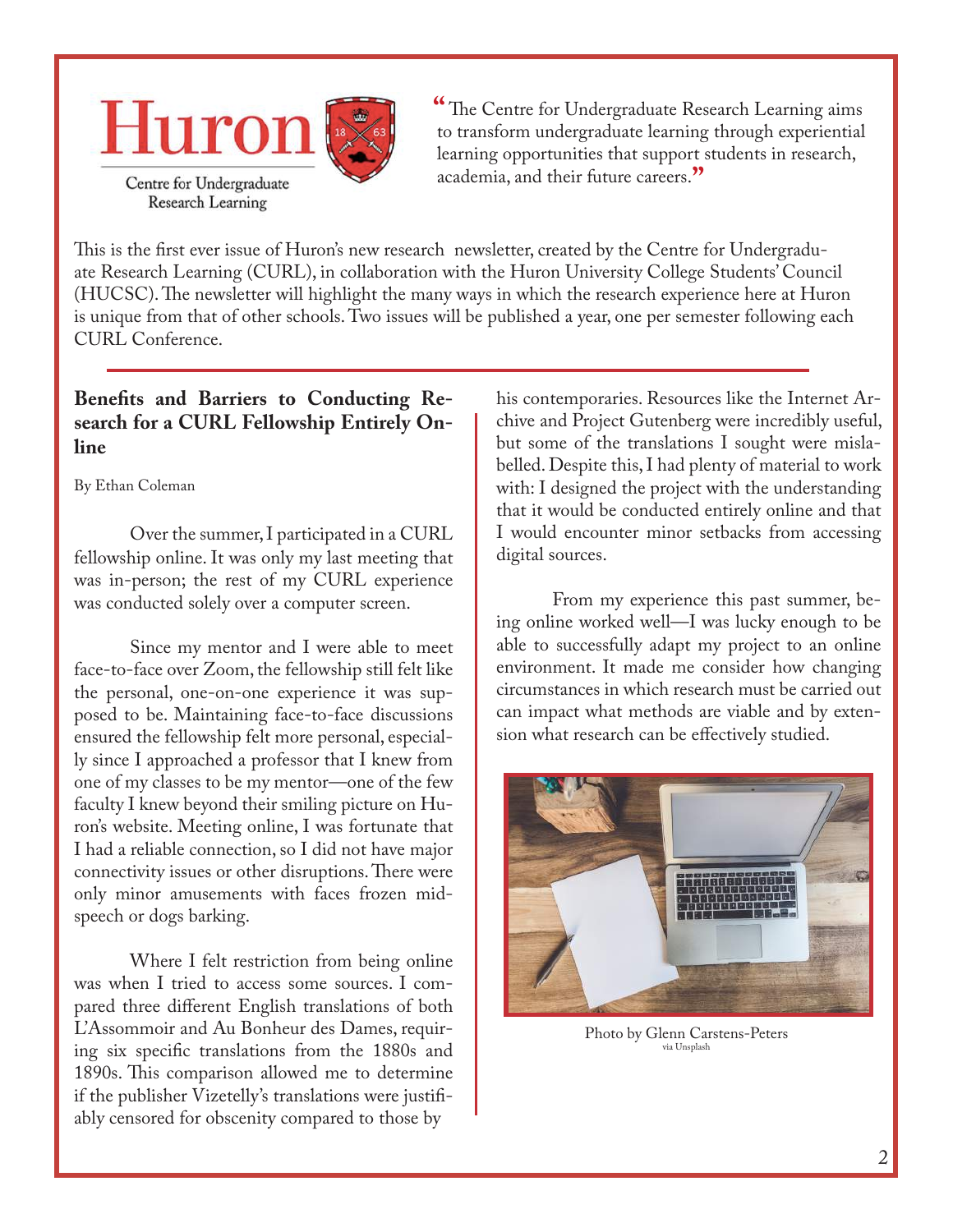#### **"What can CURL do to be more accessible to Students?" – An overview of the work of the Academic Collaborators**

By Mekhalaa Muraly

Throughout the summer of 2021, the Academic Collaborators – a group of eleven undergraduate students at Huron – worked in groups on various projects surrounding the three themes of Research Ethics, Student-Faculty Mentorship, and Equity, Diversity, and Inclusion. The goal of the Academic Collaborators was to answer the question, "What can CURL do to be more accessible to students?"

The Academic Collaborators researched gaps in each of the three themes relating to academic life in order to problem solve and provide recommendations to various stakeholders at Huron. They also conversed with other students and faculty to collaboratively create group-specific deliverables. Matson Kitamisi, one of the collaborators in the Equity Diversity and Inclusion group, recalls his experience on the project, "We provided recommendations about what we identified as gaps

in the EDI principles incorporated by CURL to ensure that resources such as information about opportunities, conferences, and applications are easily accessible to students."

In addition to the work done by the Equity, Diversity, and Inclusion group, the Research Ethics group also contributed to the question of student accessibility. The group looked at how to make students more invested in undertaking ethical research practices and focused on facilitating research ethics through better accessibility. Throughout the summer, the group produced podcasts and infographics to be published on several platforms to enhance students' awareness about conducting ethical research at Huron. The last group of Academic Collaborators explored Student-Faculty Mentorship and provided recommendations on how these opportunities, resources and academic supports can benefit the student body at large.

Throughout the experience the Academic Collaborators were able to effectively work on deliverable-based projects with the aim of improving academic experiences at Huron. The Research Ethics group created a four-episode podcast, which can be viewed on the CURL Instagram (@curlathuron).



A zoom meeting of the Academic Collaborators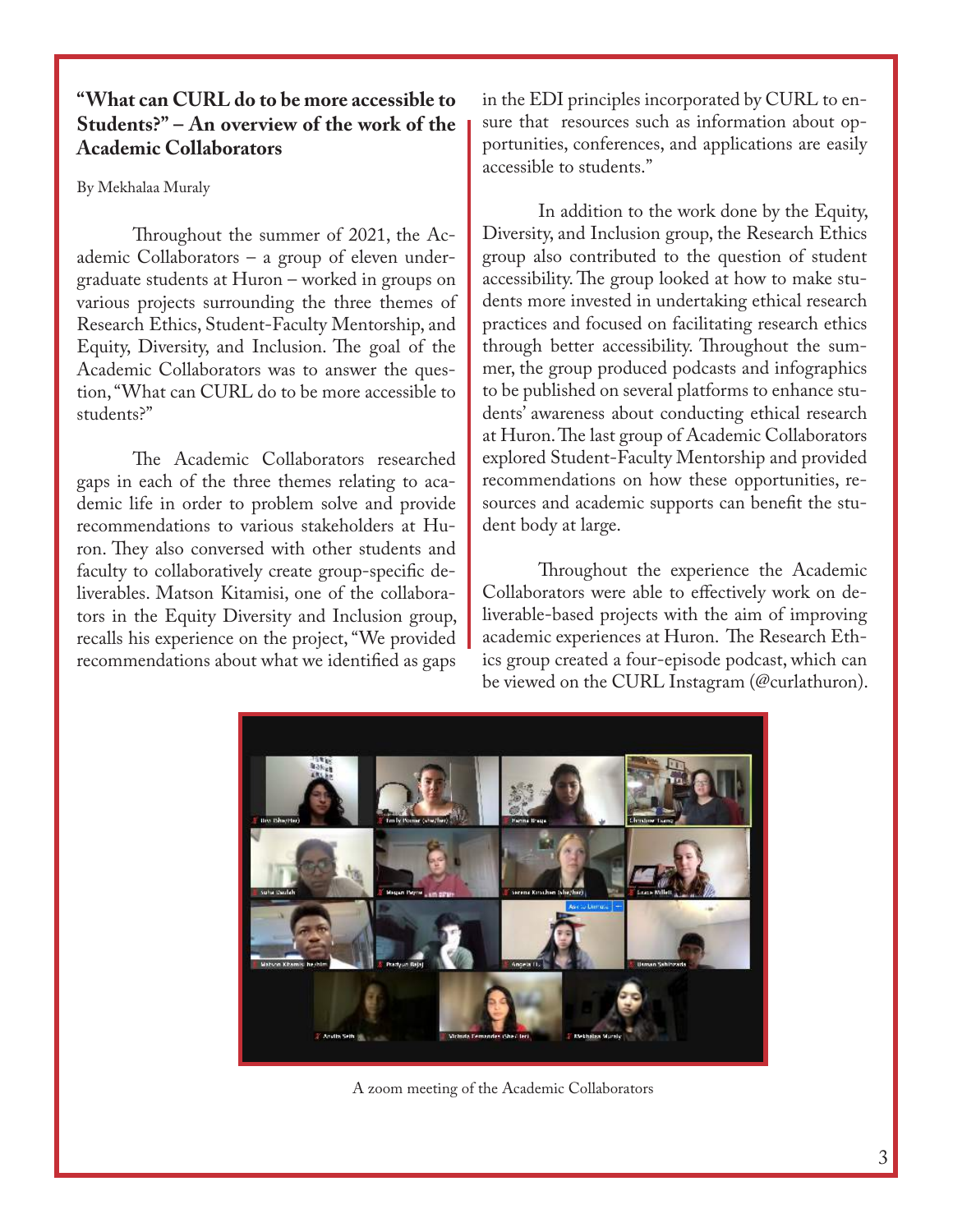#### **CURL's 2021 Fall Conference - A Note on Engagement**

By Kit Roffey

The Centre for Undergraduate Research Learning's (CURL) biannual conference was held online once again from December 8th to the 14th. The conference, which focuses on undergraduate research at Huron, totaled sixty-two Instagram posts over the eight-day period. With over 500 followers on Instagram alone (@curlathuron) the conference was able to reach those interested in undergraduate learning in a unique way.



Photo by Marvin Meyer via Unsplash

The CURL conference featured research done as a class as well as independently, information about undergraduate research, work from the CURL academic collaborators, and culminated in the announcement of the CURL Research Fellowship winners. The CURL Instagram included "menus" every day of what would be posted which allowed attendees to focus on the posts and areas of undergraduate research that most interested them. The CURL conference was presented through both posts as well as some IGTV videos. This mix of mediums allowed for information to be engaged with quickly through swiping through a post, or more deeply through watching a video.

The posts and IGTV videos used different techniques and graphics to convey a lot of research in a short amount of time. Photos taken by student researchers, often involving books and laptops, allowed attendees to get a first-person glimpse into how research happens. Infographics were also prominent, breaking down key information to help attendees understand pivotal outcomes. Historical artifacts and texts such as newspapers, books from the Western library archives, and photographs created added interest and allowed many attendees a chance to view these texts and artifacts that they might not otherwise have had.

In addition to the style of posts and videos that helped to support engagement with undergraduate research learning, the nature of the online format also created a new opportunity for engagement. Without restrictions such as classes, assignments, or exam schedules the CURL conference was able to be attended by many who might have not had the time or the chance to attend an in-person event. In addition to this, the online format allowed the undergraduate research to extend beyond the Huron community. Those interested in the CURL conference can still visit the CURL Instagram (@curlathuron) to view, like, and comment to support the wonderful undergraduate research learning happening at Huron.



Photo by Christina via Unsplash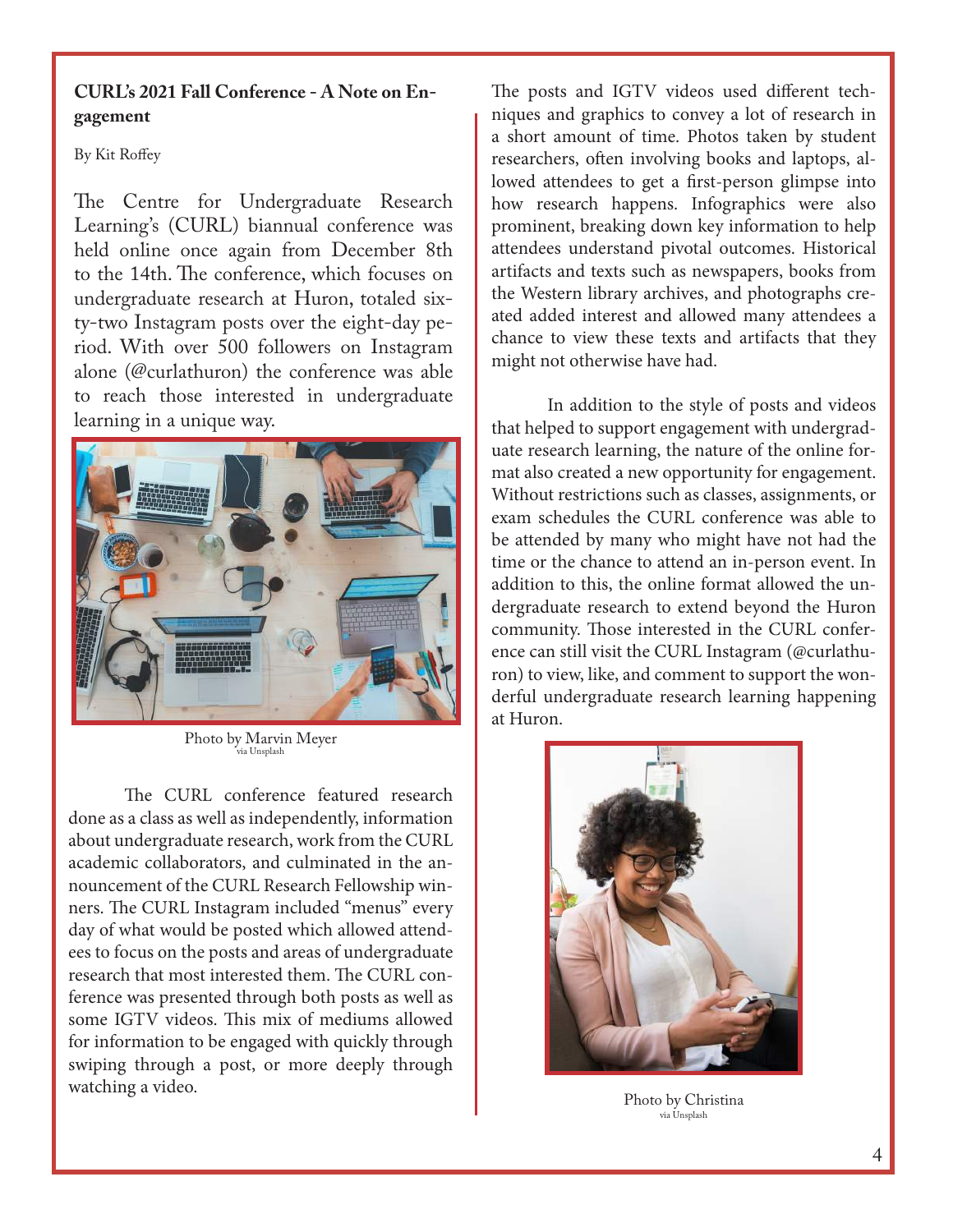#### **CURL's 2021 Fall Conference - A Note on Accessibility**

By Alyssa Kaminski

The Centre for Undergraduate Research Learning (CURL) places great emphasis on being accessible and inclusive in everything it does, including its biannual conferences. CURL works with students to help them present their research at the conferences in a manner that is accessible to all. Having the Fall Conference online over the CURL Instagram (@curlathuron) made presenting and viewing research more accessible than ever.



Photo by Glenn Carstens-Peters via Unsplash

Presenting at or attending the conference when it is in-person is difficult for many people due to the end of semester stress and workload. For those with disabilities and non-normative access needs it can be even more challenging. The online conference format allows for more individuals to participate and engage with research at Huron. It also reduces many of the barriers involved with presenting and attending in-person which is especially important when considering limitations set in place by the pandemic. It allows people to participate from different time zones and while working through exams. Viewers are able to read or watch posts whenever they choose to.

CURL aims to make conferences even more accessis ble through assisting presenters in creating accessible content for conferences – whether in-person or online  $-$  by offering a guide outlining ways they can convey their research. It covers auditory and visual barriers, and how to remove or reduce them: using image descriptions and subtitles; carefully choosing fonts and colours; and providing handouts and ensuring assistive technologies can work properly with the content presented.

CURL employs these strategies in their own posts as well. The graphics and layouts are clean, and images are kept simple to not distract from the main information in posts. Text stands out from the background and from images and is in simple fonts that are easily understood by assistive technologies, like screen-readers. Images have descriptions in the caption or comments, and slide presentations have text summaries, in order to be read by assistive technologies.

By holding the Fall Conference over Instagram, CURL made it easier to present and participate in research at Huron. The difficulties that come with holding the conference in-person – such as time constraints, anxieties around health and physical limits, and the end of year workload – are reduced so that more individuals are able to engage with research at Huron.



Curl Instagram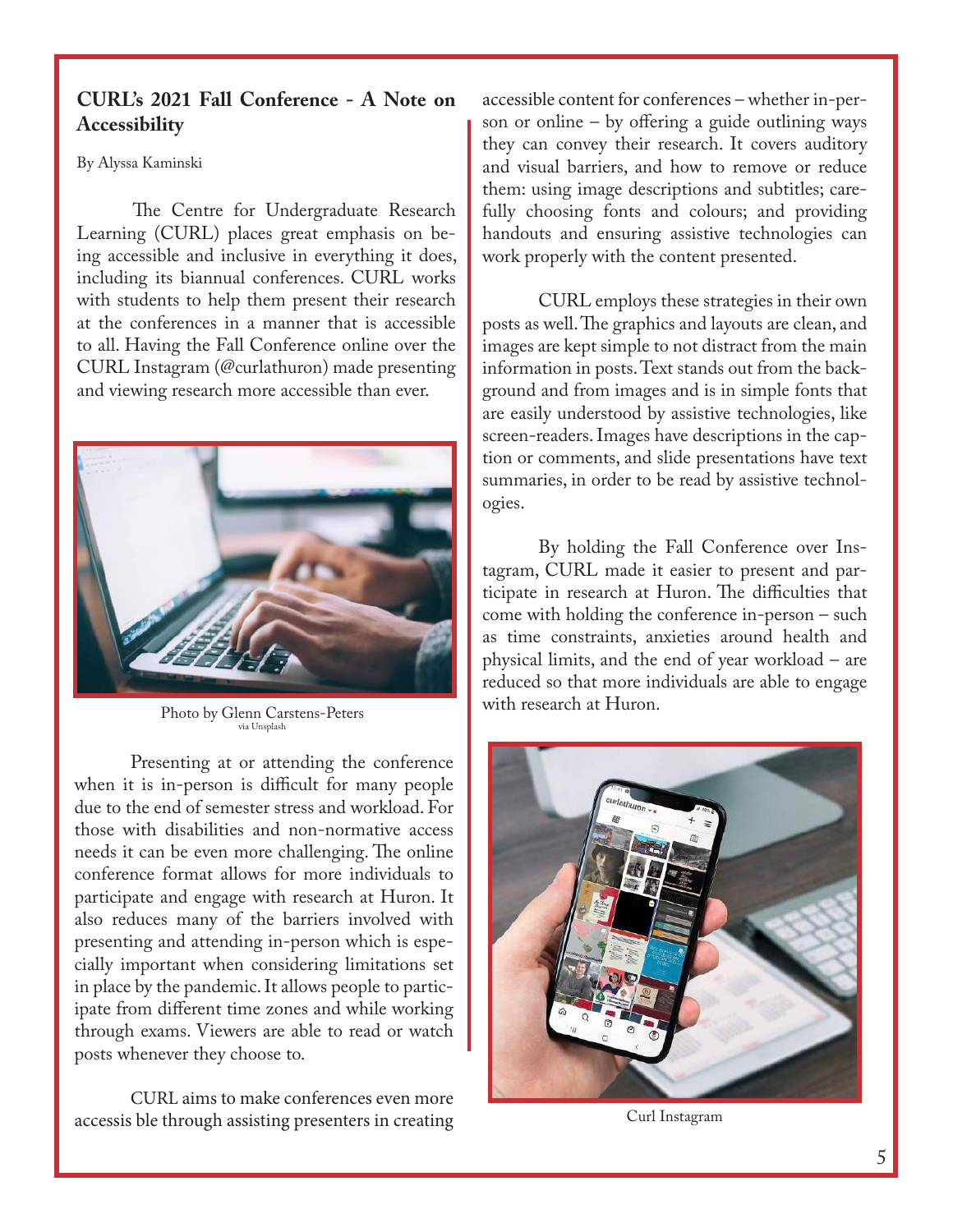#### **Huron's Research Ethics Board**

By Ethan Coleman

"The REB has traditionally tried to have a student position open . . . to hear student voic- es with regards to ethical issues as they come through the board."

As the Student at Large representative on Huron's Research Ethics Board (REB), Erdanya Anderson participates in reviewing applications for student and faculty research. The REB process involves both students and faculty from different disciplines.

Erdanya's role allows students' voices to meaningfully contribute to the REB process. "The REB has traditionally tried to have a student position open . . . to hear student voices with regards to ethical issues as they come through the board," Erdanya explains. "Our main goal is to ensure that the participants and/or the people that are involved in the research aren't going to be harmed in any way."

REB meetings are "always conducted in a respectful manner. Nobody's perspective is lower or higher on the scale of value." Since the REB consists of faculty and students from different experiences and disciplines, Erdanya explains that the "variety of perspectives. . .can be very helpful in trying to understand the vast collection of projects that come across our table."

The most valuable insight Erdanya learned by being a part of the REB is the challenge to provide constructive criticism to applicants. "[Ethics] is really about constructing an environment [around] . . . the ability to move forward in a productive manner." "We're all taught [to look for] the problem with something rather than looking for the potential, and there's a middle ground where you're able to see a problem and still see the potential," Erdanya points out. "You're able to find . . . a possible solution that allows you to still actualize the potential, which is really helpful."

Ethics review is a crucial part in promoting an academic environment of safe and respectful research. Submitting to the REB is intended to be a constructive process that benefits researchers. Applica-tions and templates for submitting a project to the REB can be found on Huron's website.

#### **Summer Research Assistantships: One of Huron's Many Research Opportunities for Undergraduate Students**

#### By Madeleine Marcelino

Over the summer, Lea Smit worked as a research assistant to Dr Christine Tsang, Chair of the Psychology department at Huron. Their research investigated whether the brief exposure to sung words versus spoken words facilitates six-to-tenmonth-old infants' ability to transfer their learning of auditory-spatial metaphors in the visual modality.

Lea spoke about how valuable her research experience was, saying that it "was enlightening and beneficial to [her] success as a psychology student. [W]orking on the initial aspects of research allowed [her]…an in-depth understanding of the research process and…the time and dedication it takes." Lea is thankful for Dr Tsang's mentorship, and grateful to Huron for the opportunity.

Ultimately, Lea credits Huron for offering "such incredible experiences that allowed me to be recognized rather than feeling like a number". Speaking about Huron's small class sizes and oneon-one learning opportunities with professors, Lea said, "[these experiences] have allowed me to excel in my studies, discover my passions, and apply my knowledge to my research assistant position." Lea encourages every Huron student to reach out to professors about potential new and exciting opportunities.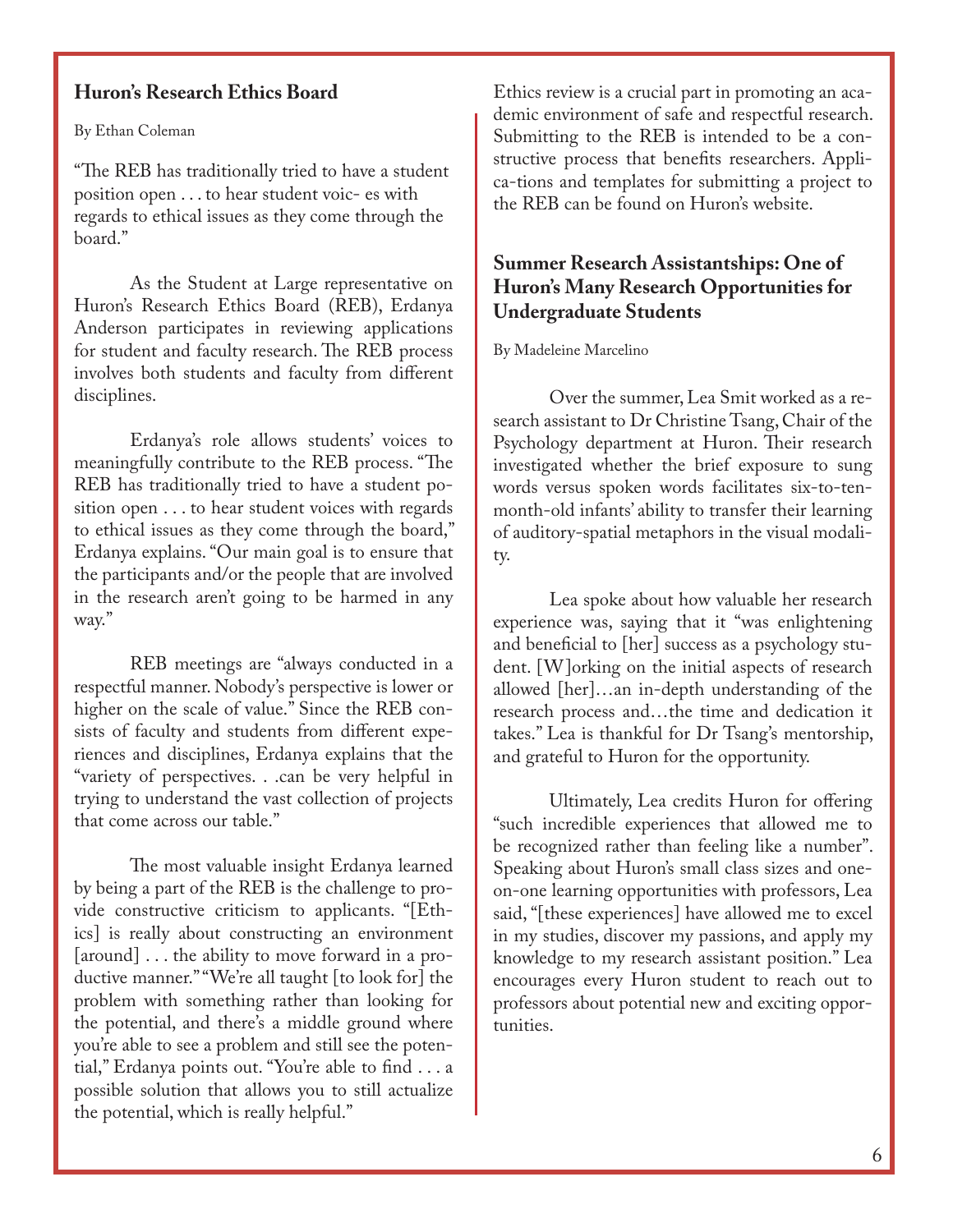#### **From Mentee to Mentor – Nikesh's Journey through the Scholar's Electives Program**

By Mekhalaa Muraly

Nikesh Mehta-Spooner is a Huron student who has been involved in the Scholar's Electives Program – designed to provide a fundamental background of research methodology for high-achieving undergraduate students – for almost three years now. Over the course of his journey in the program, he has been mentored by various professors at Huron and is currently mentoring new students entering the module.

Nikesh regards his experience as a mentee in the program as extremely valuable and enriching. "In the first two years, I had a breadth of learning



Nikesh Mehta-Spooner

experiences as I interacted with professors<br>in different disin different ciplines. In my first year as a mentee, I was able to get valuable advice from Dr. Nesbitt-Larking about the value of research, what can make your research project unique, and the importance of research". He also appre-

reciates his research experience with Dr. Crimmins and Dr. Hope as he was able to improve on his writing skills, understand different perspectives, and learn how to approach research differently from other researchers.

Nikesh believes that the "value of being a mentor is that you not only get to pass on knowledge but also get to receive knowledge". Mentoring first-year students allowed Nikesh to explore how his own knowledge can be transformed by engaging with the mentees. "I think the first-year students have taught me as much as my mentors.

taught me in my first year, specifically in terms of communicating the importance of research to someone who is new to [research]", says Nikesh.

He is presently working on a project titled "The American Civil Rights movement in international context: The Black Press and Ghanaian Independence", for the capstone course in the Scholar's Electives program. He spoke to his experience of doing research during the pandemic: "I understood how engaging the digital archive is, especially because I am not able to travel to different state archives due to Covid. As challenging as it was, I learned ways to use digital archives while [recognizing] what my biases are."



An issue from the newspaper The Crusader titled "Ghana, New Nation Born", which Nikesh is using in his research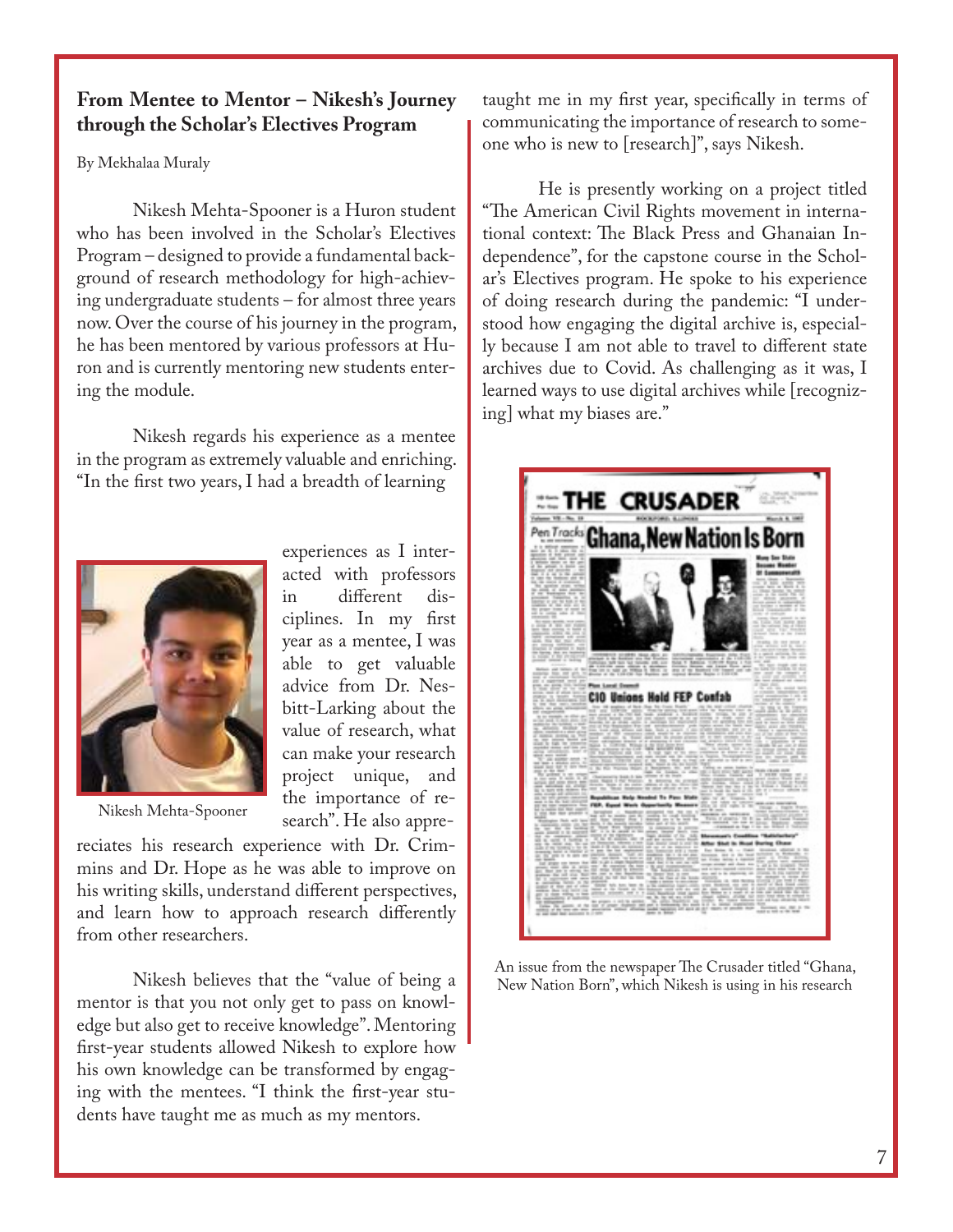#### **A Personal Reflection on the Psychological Impacts of the Pandemic**

By Madeleine Marcelino

During the summer of 2020, following the COVID-19 rules of quarantining provided me with the time and opportunity to reflect on the impacts of the pandemic. I read a newspaper article on the psychological impact the pandemic was having on people, which left me with several questions, and I reached out to Dr Irene Cheung – a social psychology professor at Huron – to answer them.

Dr Cheung, myself, and another colleague began researching the theme of moral injury through the eyes of various professions and life experiences. Over the summer and up to the present day, we have been discussing over zoom the news articles on moral injury in the medical field, first responder work, personal experiences, and genocides.

Being a part of this research has broadened my knowledge on the topic, allowing me to apply what I have learnt in a larger, worldwide setting – especially regarding health care professionals, such as the shortage of PPE gear, and the guilt that continues to stay with them. As a result of the pandemic, many people have battled with a fluctuation of emotions. Having this illuminating experience while working alongside Dr Cheung and our colleague has deepened my understanding on what it means to care for someone by finding truth with their pain and ways to help reconcile with their pain.

#### **Creating Space for Students in Research: A Glimpse into Dr. Marina Palaisti's Work**

By Ethan Coleman

Over the past year, Dr. Palaisti has continued involving students in her research about prejudices towards math and STEM studies in the classroom.

To continue exploring stereotypes towards STEM studies, students were hired as research

assistants this October. More specifically, the current project investigates how "racialized students are being marginalized in the classroom." Dr. Palaisti explains that "a classroom is a microcosm of society—whatever happens in society, it is brought in the classroom. Prejudices exist in the classroom only because they exist in the world."



Dr. Marina Palasiti

The perspectives of students continue to be crucial in this research to understand how societal prejudices and barriers exist in the classroom and how they can be broken by more informed instruction by teachers or professors. Ensuring that research assistants are treated as equals in the research process is important for Dr. Palaisti. "At the end of the day, my project is something that is meant to help me help my students. Students are the ones that should determine what they are interested in finding out, dissecting, and analyzing."

The transition to conducting research online last January has had some positive effects. "Actually, data collection became easier during COVID . . . We used Qualtrics, and the data anonymization was done automatically . . . also, we didn't manually need to transfer answers online for analysis." Being online did have some challenges, with the largest issue being the reduced number of participants. "It doesn't matter how many places you put a questionnaire out if people are burnt out and don't want to take some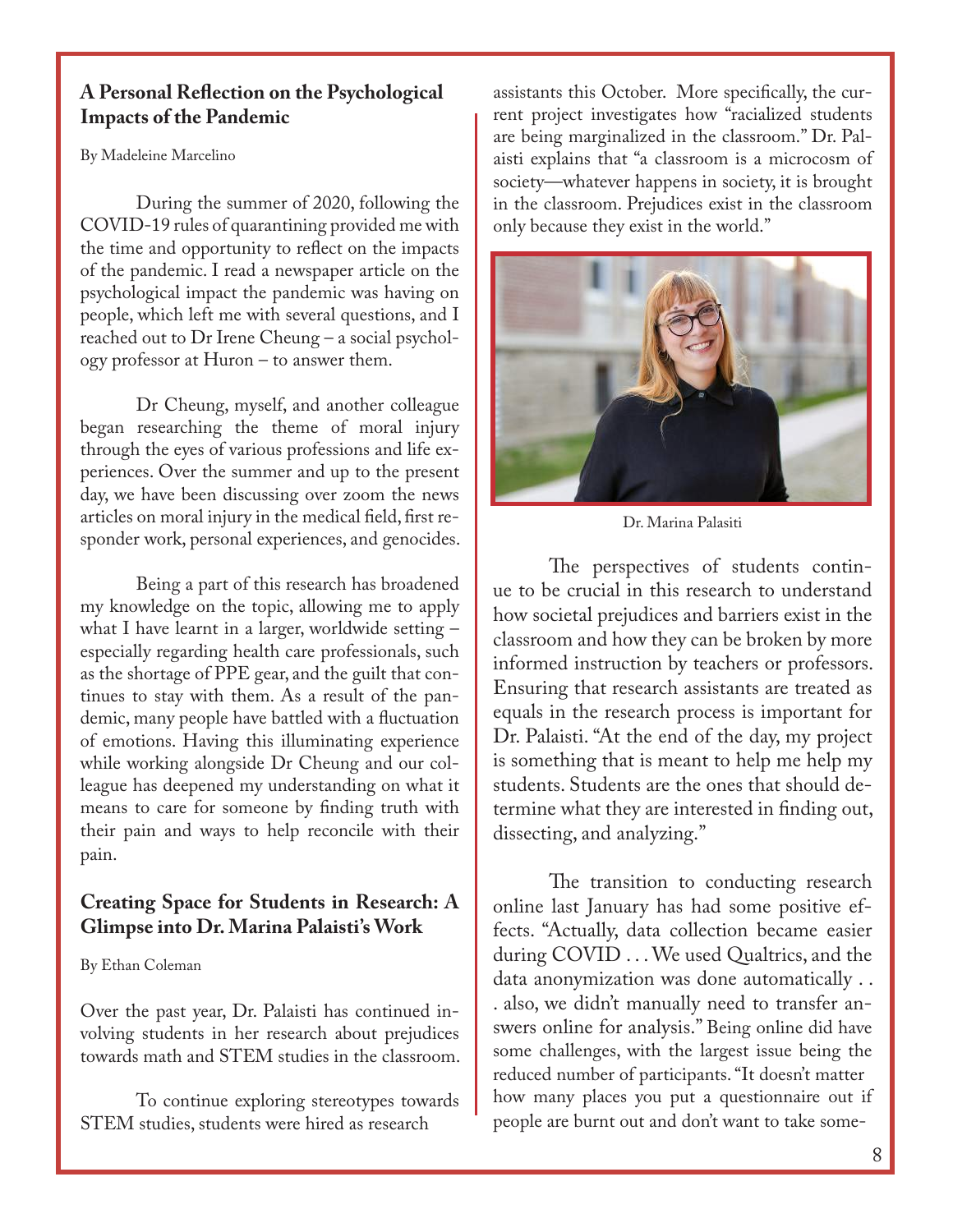thing that is done on a voluntary basis," Dr. Palaisti explained.

#### **Huron's Undergraduate Research Journal, The** *Liberated Arts*

By Madeleine Marcelino

Liberated Arts is an academic journal at Huron that publishes peer-reviewed undergraduate



research from post-secondary institutions around the world. It provides students the opportunity to publish original research, or to engage in the peer-review and publication process as a junior editor working alongside faculty editors.

To learn more about the journal, we interviewed Dr. Steve Bland, Chair and Associate Professor of Philosophy at Huron. Dr. Bland serves as a faculty editor on Liberated Arts. In this interview, he spoke about how his position at the journal changed the way he thinks about undergraduate research learning: "The way [junior editors] are able to understand feedback that reviewers give and that senior editors give and then communicate with the authors about what's expected of them and shepherd each paper that they're in charge of through the process... was a really eye-opening experience." He said he "always knew that undergraduates were capable of really remarkable research…but it was a new level of research understanding on their part."

Dr. Bland also spoke about how he was "pleasantly surprised [by] how supportive and wise and understanding our students can be with other authors." He encourages students to continue with undergraduate research and incorporate new and innovative research approaches into their lives, like *Liberated Arts*.

Those interested in having their academic work published can go to the *Liberal Arts Journal* website fto view submission dates and guidelines. Previous issues of the journal can also be found on the website for those interested in reading student work.



Aaron Burden via Unsplash

#### **"Research is a set of tools for learning more about the world" – Dr. Stephen Van Hedger's Thoughts on the Importance of Undergraduate Researchers**

By Mekhalaa Muraly

Dr. Van Hedger is a professor in the department of psychology who has worked on several projects with undergraduate research assistants, and he has been involved in the study "The Role of Musical Tuning on Individual Preference Formation".

With the goal of publishing a multi-experimental project report, the team led by Dr. Van Hedger began working on the project by developing the stimuli, programming the experiment on a software, and then collecting and managing the data in an online environment. Dr Van Hedger elaborates on the benefits of conducting research online during the pandemic: "One of the advantages is that we have the opportunity to diversify and increase the kind of participants we are considering for the study which has been very important in thinking about the generalizability of our findings". Dr Van Hedger and his RAs found that listeners have a very weak preference for conventionally tuned music, and they plan to further investigate this.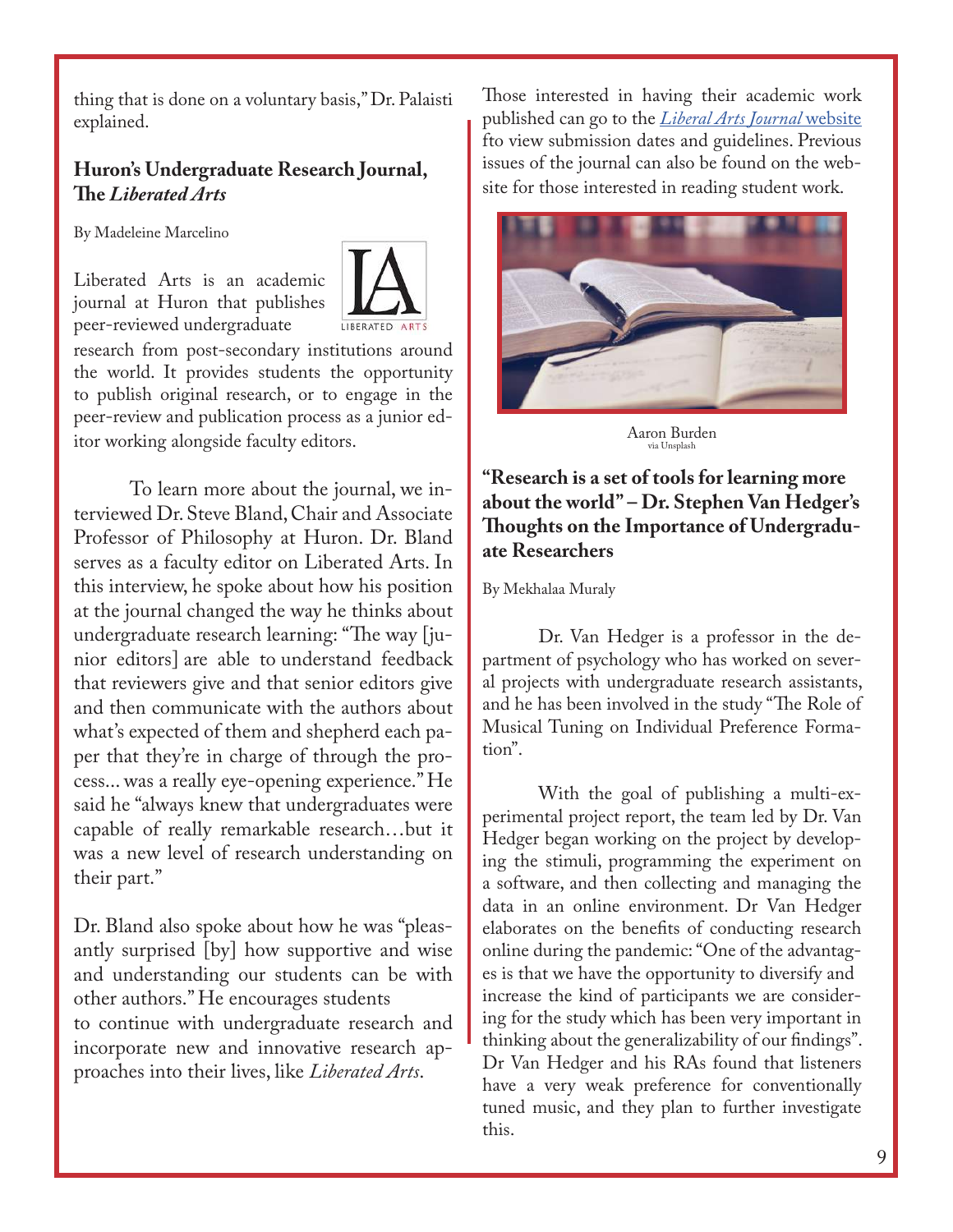Dr. Van Hedger emphasizes fostering a collaborative environment in the process of conducting research with RAs. "One of the reasons why I chose to be at a place like Huron is to be able to forge meaningful collaborations with undergraduate researchers... I might be directing the research, but at the end of the day, I hope that undergraduate researchers can really take ownership of the project and contribute at more than a superficial level", says Dr. Van Hedger.



Dr. Stephan Van Hedger

When considering the scope of extracurricular research, Dr. Van Hedger believes that "It is more about the excitement, willingness and motivation to immerse oneself in the process above and beyond any pre-existing hard-skills that you come into the experience having". Dr. Van Hedger regards the involvement of RAs in a project as essential: "There is something refreshing about bringing in somebody who is excited and motivated and may not have the same depth of previous knowledge because sometimes, these individuals can make really cool connections and have profound insights".

#### **Afterword**

CURL and HUCSC share in our vision to enhance student learning, foster mentorship, and facilitate a culture of collaboration between students and faculty members at Huron. With this newsletter, we come together to celebrate the talent and efforts of our student body, and recognize students as scholars in their own right. Undergraduate

research takes many forms at Huron. As research assistants and volunteers, as collaborators, and as independent scholars, students contribute to the research ecosystem at Huron every day, conducting stellar research within and outside their courses. By bringing these stories together, we hope to shed light on the inner workings of a research project: sharing not just the successes and outcomes, but also the challenges and setbacks of the research process, faced by junior and senior scholars alike.

We are thankful to all those who shared their work and stories for this issue. Most importantly, we are grateful to the team of student editors, writers, and graphic designers working tirelessly behind the scenes to put this newsletter together. We hope this is the first of many issues in the years to come!

### **CURL is always looking to spotlight undergraduate**

**research!** 

**If you have:**

- **• A cool independent project**
- **• An interesting class project**
- **• Travelled for research**
- **• Visited local archives**
- **• Collaborated with community partners**
- **• Done some digital work**

**We want to hear from you!** 

**If you'd like to write for or be featured in the next issue of the CURL Newsletter, email us at curl@uwo.ca or info@myhuron.ca!**